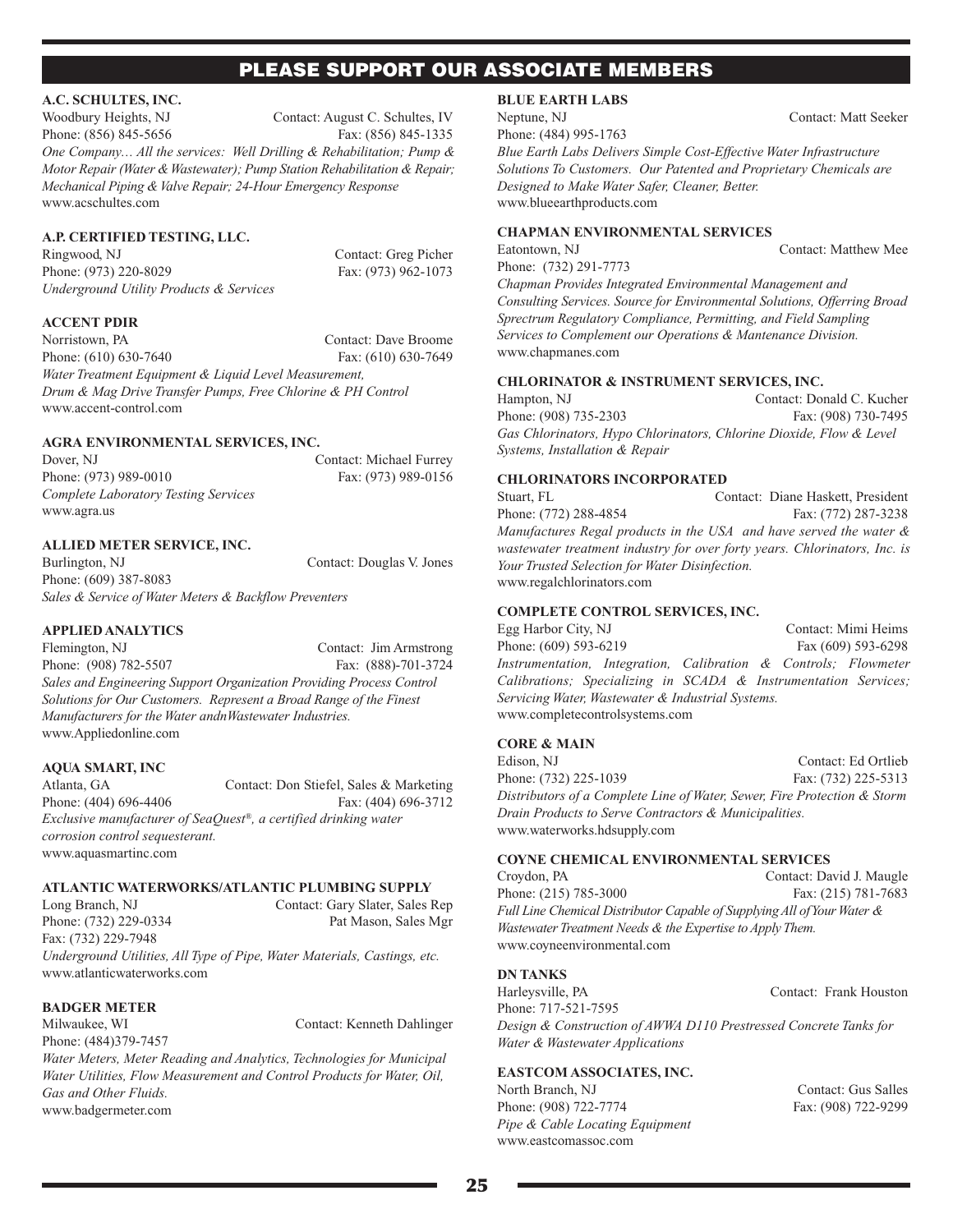#### **ENVIRONMENTAL RESOLUTIONS, INC.**

*Engineering Services* www.erinj.com

Mt. Laurel, NJ Contact: Bill Kirchner Phone: (856) 235-7170 Fax: (856) 273-9239

#### **EXETER SUPPLY COMPANY**

Reading, PA Contact: Fred Haufler, Jr. Phone: (610) 779-4230 Fax: (610) 779-0981 *Municipal Water, Sewer & Storm Sewer Products Distributor* www.exetersupply.com

#### **FERGUSON WATERWORKS**

New Jersey Contact: Steve Meeker Phone: (609) 561-4750 Fax: (609) 561-6745 *Water Meters, Ductile Iron Pipe, PVC Pipe, GateValves, Mechanical Joint Fittings, Water Service Pipe, Water Service Brass, Geotextiles, Meter Pits* www.ferguson.com

### **FORD METER BOX**

Auburn, PA Contact: Don Fierstos Phone: (570) 640-8172 Fax: (570) 739-4194 *Manufacturer of Water Works Brass Products, Repair Products & Uni-Flang Restraints* www.fordmeterbox.com

#### **FRANK SEMERARO CONSTRUCTION, INC.**

Wayne, NJ Contact: Charlie F. Semeraro Phone: (973) 694-3038 Fax: (973) 305-0240 www.semeraroconstruction.com

#### **G.P. JAGER & ASSOCIATES, INC.**

Montvale, NJ Contact: Sal Adamo Phone: (201) 986-1994 Fax: (201) 986-1945 *Process Control & Chemical Feed Equipment* www.jagerinc.com

**GARDEN STATE LABORATORIES, INC.**

Hillside, NJ Contact: Harvey Klein Phone: (800) 273-8901 Fax: (908) 688-8966 *Complete Microbiological & Chemical Testing Laboratory Services* www.gslabs.com

#### **GARRISON ENTERPRISE, INC.**

Vineland, NJ Contact: Elbert Basolis, Jr. Phone: (856) 692-6696 Fax: (856) 692-1883 *Underground Utilities Insert Valves, Line Stopples, Wet Taps & 24 Hour Emergency Repair* www.garrisonenterprise.com

#### **H2M**

Parsippany, NJ Contact: Patrick Cole Phone: (732) 299-9076 Engineering Consulting Services for Water Supply & Transmission; Wastewater Collection & Treatment; Tank Inspection; and Environmental Laboratory Services.

#### **H.A. DEHART & SONS, INC.**

West Deptford, NJ Contact: Bob Hall Phone: (856) 845-2800 Fax: (856) 845-2461

*Transportation Equipment Distributors – Refuse, Snow Removal, Hydraulics, Dump Bodies, Stake Bodies, Street Sweepers, Cranes, Recycling Equipment and Buses. Full line of parts, service and Repair Facilities to handle all facets of transportation market.* www/hadehart/com

## **HARPER CONTROL SOLUTIONS, INC.**

Stamford, CT Contact: Tom Kuehnel, President Phone: (203) 964-1900 Contact: Robert Waldele, Sales Toll Free: (855) 364-4100 Fax: (203) 964-4900 *The Source for Top Quality Control Valves and Water System Equipment. Supporting Consulting Engineers, Water Utilities, Contractors & Supply Chain with Cla-Val, +GF+ JRGURED, ASCO, Vent-Tech, Charlatte Surge Tanks & More! We Provide Service & Support; plus PM Programs for Control Valves. Contact Us to Schedule a Control Valve/System Assessment Today!* www.HarperValves.com

**HARPER HAINES FLUID CONTROL**

#### Milford, CT Contact: Fred Haines

Phone: (203) 693-3740

*Harper Haines Fluid Control exclusive factory representatives delivering top quality valves, premier fluid control product lines, support, service and solutions for designers, contractors and end users of water, wastewater and specialty fluid systems. We guarantee reliable products and service at the lowest total cost of ownership.* www.harper-haines.com

#### **HUGHES ENVIRONMENTAL SERVICES, INC.**

Forked River, NJ Contact: Raphael M. Hughes Phone: (609) 971-1120 Fax: (609) 971-1025 *Environmental Services, Licensed Operators for Water & Wastewater O/M, Backflow Prevention Device Inspectors, Safety Consultants.*

### **ICS, Blount**

Portlant, OR Contact: Jessica Gowdy-DeMars Phone: (800) 321-1240 *PowerGrit Pipe Cutting Chain and Power Cutters* www.icsdiamondtools.com

#### **INNOVYZE**

Portland, OR Contact: Keith Hodsden Phone: (802)758-2109 *Asset Management, Water Distribution, Operational Analytics, Sewer, Storm / Flood, Drainage Design*

#### **J.R. HENDERSON LABS, INC.**

Beachwood, NJ Contact: Margaret Ellis Phone: (732) 341-1211 *Complete Laboratory Testing Services*

#### **J.T. SEELEY & CO., INC.**

Valley Forge, PA Contact: Rob Van Schooneveld Phone: (610) 933-5420 Fax: (610) 933-5423 *Pumping, Control & Treatment Equipment – Serving the Water and Wastewater Industry* www.jtseeley.com

#### **JOHN GARCIA CONSTRUCTION COMPANY, INC.**

Clifton, NJ Contact: Tony Garcia Phone: (973) 773-4544 Fax: (973) 773-2977 *Valve Exercising & Maintenance*

**KERSHNER ENVIRONMENTAL TECHNOLOGIES, LLC** Owings Mills, MD Contact: David Kershner Phone: (410) 581-0555 Fax: (410) 510-1700 *Manufacturers Representative Firm Bringing Advanced Water Treatment Systems, Wastewater Processes & Environmental Technologies to Projects.* www.ketllc.com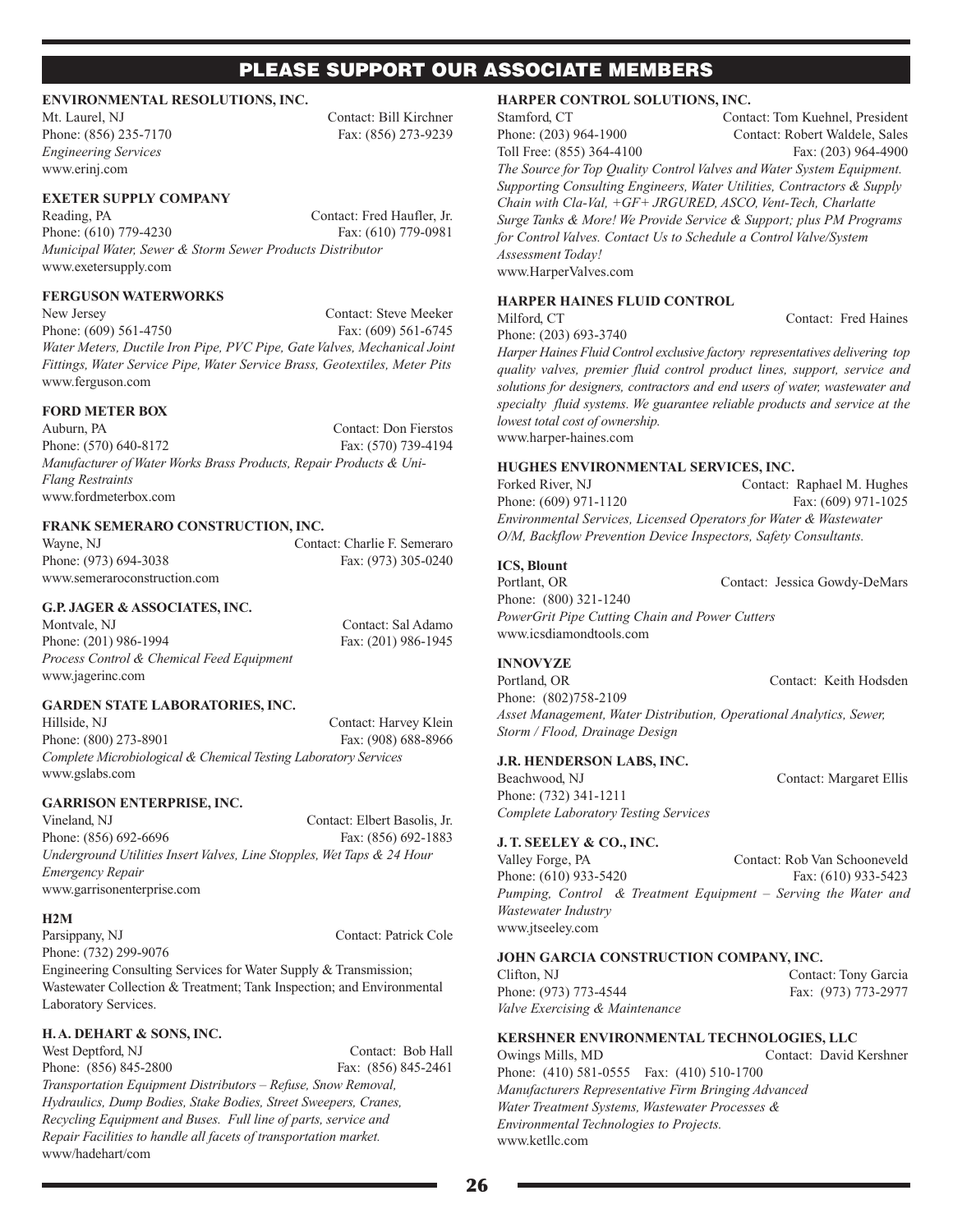#### **KIELY FAMILY OF COMPANIES**

Long Branch, NJ Contact: David Applegate Phone: (732) 222-4400 Fax: (732) 229-2353 *Engineering & Construction Services for the water & sewer sectors throughout the Northeast* www.kielybuilds.com

#### **LYONS ENVIRONMENTAL SERVICES, LLC**

Neptune, NJ Contact: Michael Lyons, CEO Phone: (732) 566-0038 Fax: (732) 566-1889 *Water & Wastewater Specialists, Operations, Management, Consulting, Certified Laboratory Services* www.lyonsenvironmental.com

#### **M & H / KENNEDY VALVE**

Elmira, NY Contact: Mike Burkardt, District Sales Manager Phone: (610) 715-9108

*Full-line waterworks valve and hydrant manufacturer, supplying resilient seated gate valves, fire hydrants, check valves, butterfly valves, indicator posts and an assortment of related products and appurtenances.* www.mh-valve.com www.kennedyvalve.com

#### **MASER CONSULTING, P.A.**

Red Bank, NJ Contact: John Van Dorpe Phone: (732) 383-1950 Fax: (732) 383-1984 *Engineering Services* www.maserconsulting.com

### **MASTER LEAK TECHNOLOGIES**

Hatboro, PA Contact: Mike Masterson Phone: (267) 236-6184 *Full Line of Water Leak Detection Devices; Pipe and Cable Locators; Wohler Visual Inspection Systems; US Tape Products* www.masterleaktech.com

### **MASTER METER, INC.**

Mansfield, TX Contact: Dan Reed, Regional Sales Manager Phone: (315) 247-9582 *Water Meters & Automatic Meter Reading Systems for Water, Electric and Gas Utilities* www.mastermeter.com

### **MIDATLANTIC STORAGE SYSTEMS**

Gilbert, PA Contact: Richard Gray Phone: (908) 347-6594 Fax: (740) 335-9018 *Water & Wastewater Storage or Process Tanks, Tank Mixing Systems, Wastewater Treatment Systems* www.midatlanticstorage.com

### **MIRACLE CHEMICAL COMPANY**

Farmingdale, NJ Contact: Robert Alotta Phone: (732) 938-9110

*Distributor of Water Treatment Chemicals, Sodium Hypochlorite, TCPA Conversion Information*

#### **MUELLER COMPANY/US PIPEVALVE & HYDRANT DIV**

Linwood, NJ Contact: Andy Clauhs Phone: (609) 926-7155 Fax: (609) 926-8603 *Water Distribution Products, Manufacturer* www.uspvh.com

# **MUELLER SYSTEMS, INC.**

Marlton, NJ Contact: Stephen Brewer Phone: (856) 985-0052 Fax: (856) 985-0052 *Complete Line of water Meters, Detector Checks and Backflow Preventers, AMR Products* www.muellersystems.com

#### **NATIONAL METERING SERVICES, INC.**

Kearny, NJ Contact: John Fosko Phone: (201) 246-1115 Fax: (201) 246-1831 *National Metering Service, Inc. provides accurate metering solutions for the Water, Gas Electric Industries. NMS delivers a professional & cost effective installation service that increases accountability, productivity & efficiency for our customer. Customer satisfaction is our highest priority. NMS is also a master distributor of Meter Pit Lids, Magnetic Lifting Tools & the Rep for Debris Cap Valve Box accessories.* www.nmsnj.com

#### **NSI – NEAL SYSTEMS, INC.**

Newtown, PA Contact: Shane Filer Phone: (215) 968-7577 *Instrumentation, Controls, Wireless, Data Acquisition, SCADA Services* www.nealsystems.com

#### **OWEN, LITTLE & ASSOCIATES**

Beachwood, NJ Contact: David Owen Phone: (732) 244-1090 Fax: (732) 341-3412 *Engineering Services for Water & Wastewater, GIS Development &Training* www.owenlittle.com

#### **PARK PUMPS & CONTROLS, INC.**

Edgewater Park, NJ Contact: Cal Stevenson Phone: (609) 871-0944 Fax: (609) 871-2987 *Distributors & Manufacturers, Wastewater & Contractor Pumps, Sales, Service, Rentals - New & Used* www.parkpumps.com

#### **PCS PUMP & PROCESS**

Fairfield, NJ Contact: Mason Hooten, Sales & Service Rep Phone: (201) 916-2208 Fax: (973) 575-5938 Office Phone: (973) 575-7464 *Grinder pumps service & replacement, controls, odor control, sludge pumps, non-clog pumps. SCADA mission, wireless communication.* www.pcspump.com

#### **PITTSBURG TANK AND TOWER**

Henderson, KY Phone: (270) 826-9000 Fax: (270) 831-7025 *Water Tank Erectors, Repair, Maintenance, Painting, Dismantling, Relocating* www.pttg.com

#### **PRO TAPPING, INC.**

Medford, NJ 08055 Contact: Lumi Dumitrescu Phone: (856) 983-5442 Fax: (856) 985-8621 *Hot Taps, Wet Taps, Line Stops, Pipe Freezing & Valve Insertions* www.protapping.com

#### **PSI – PROCESS & EQUIPMENT**

Middlesex, NJ Contact: Dale Parkhurst Phone: (732) 469-4540 Fax: (732) 469-5912 *Aeration & Mixing Systems, Chemical Feed, Disinfection Equipment, Emergency ByPass Pumping, Process Control Automation Equipment* www.psiprocess.com

27